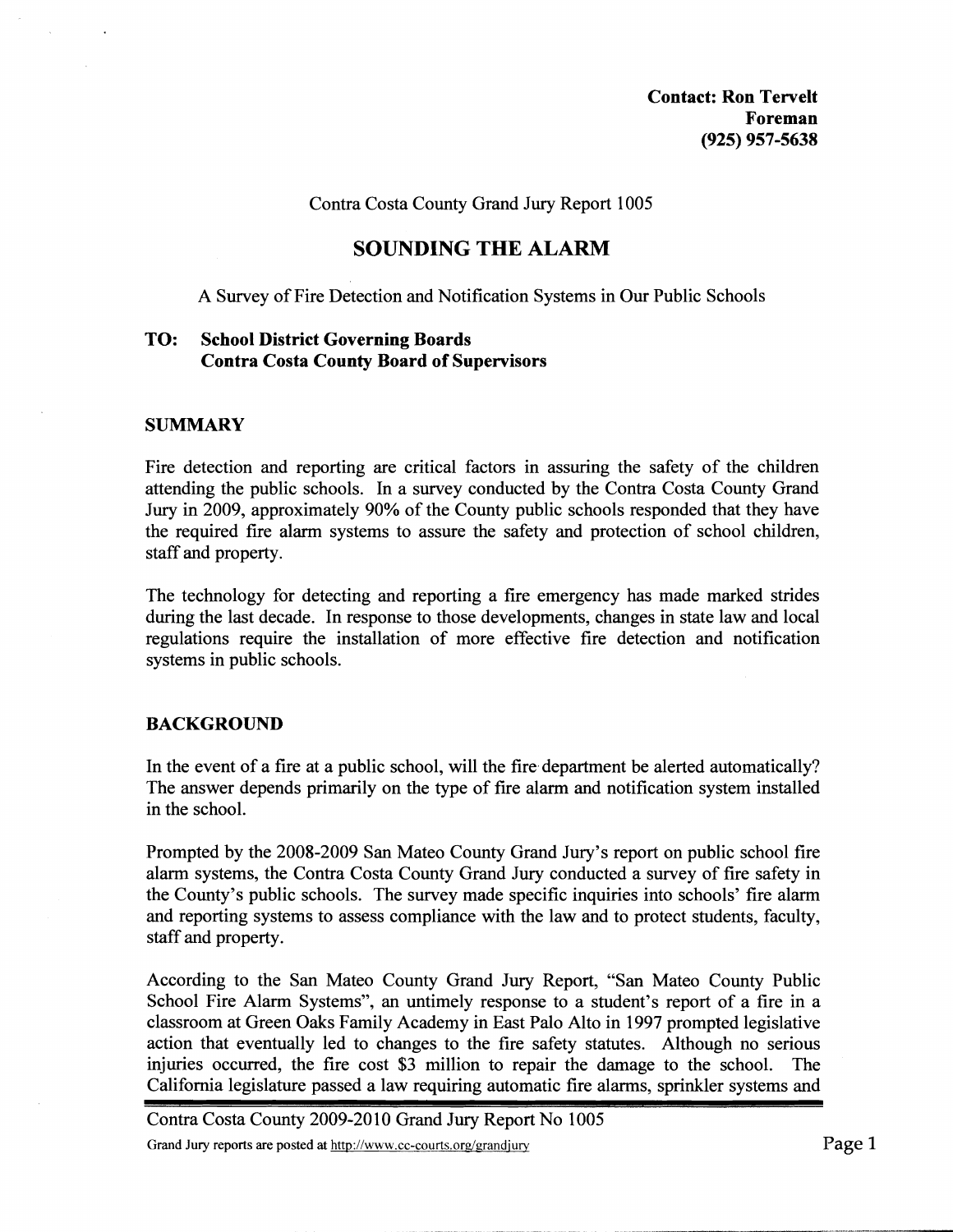notification in public schools. The legislation, entitled the Green Oaks Family Academy Elementary School Fire Protection Act (Senate Bill 575, 2001), was enacted on July 1, 2002.

Senate Bill (SB) 575 requires newly constructed schools or modernization projects costing more than \$200,000, to install fire alarm systems which directly connect to an approved supervising station. The previous code required only that a member of the school staff be on campus during normal school hours to call "911" in the event of an emergency.

SB 575 applies to school construction approved by the California Division of Architects (DSA) office after July 1,2002, however, building and fire codes supporting SB 575 did not become effective until January 1, 2008. This delay in the effective date allowed schools time to bring their fire alarm systems into compliance.

- Schools with construction in excess of \$200,000 approved after January 1, 2008 are required to have automated alarm systems with a direct connection to an approved supervising station.
- School construction approved prior to January 1, 2008 and schools with no new construction are governed by previous sections of the fire code.

Two types of alarm systems are addressed in this report: manual and automatic (as described in Findings # 2 and # **3).** 

## **METHODOLOGY**

Beginning August 2009, the Contra Costa County Grand Jury utilized various sources, including applicable state statutes, building and fire codes, and local fire regulations. The Grand Jury contacted school personnel, county fire protection officials, and representatives of the California Division of Architects (DSA). The Grand Jury also interviewed representatives of the California Department of Fire regarding the adequacy of school fire alarm systems and schools' compliance with state and local regulations.

The Grand Jury sent an electronic survey regarding fire alarms and other fire safety equipment to the eighteen (18) public school districts in the County, instructing them to forward the survey to all schools in their districts (kindergarten through twelfth grade), for completion.

Based upon the California Department of Education's website, www.cde.ca.gov, in 2008- 2009, there were 268 public schools in the County. Adjusting this figure for subsequent closures, mergers of schools, and the sharing of buildings, the Grand Jury anticipated responses from 262 schools. The Grand Jury received responses from 236 schools.

Contra Costa County 2009-2010 Grand Jury Report No 1005 Grand Jury reports are posted at  $\frac{http://www.cc-courts.org/grandjur}{http://www.cc-courts.org/grandjur}$  Page 2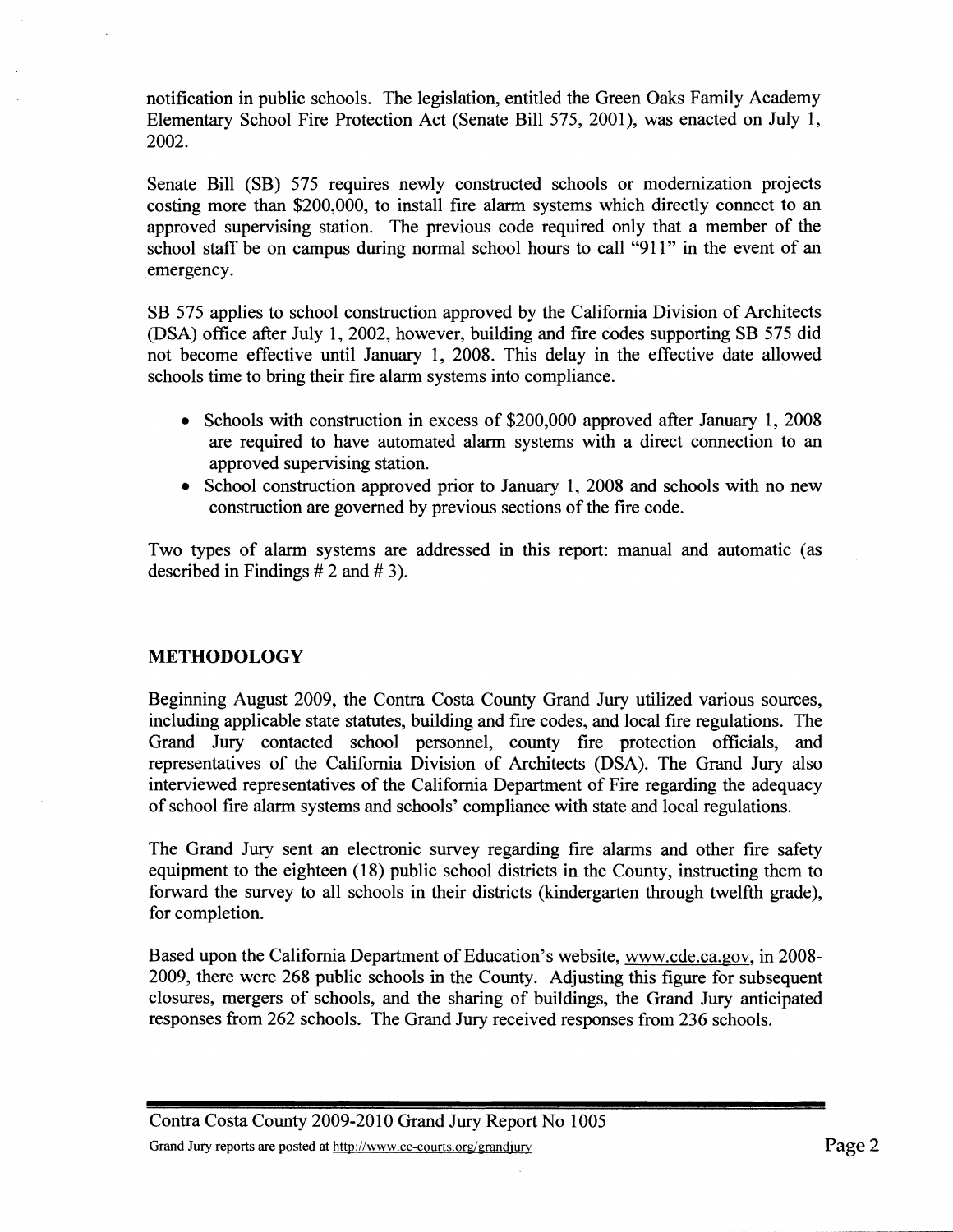## **FINDINGS AND RECOMMENDATIONS:**

1. Twenty-six (26) of the 262 schools did not respond to the survey. (Appendix I)

**Recommendation:** School District Governing Boards shall review the list of nonresponding schools (Appendix I), determine the types of their fire alarm systems and take appropriate action **as** required by law.

2. Manual Alarm Systems consist of pull stations and smoke detectors that trigger audible alarms on campus. Some manual systems transmit information about the location of the alarm to the school ofice, while others require school personnel to use phones or intercoms to relay information. A staff member must call "911" to alert authorities to a fire emergency.

3. Automatic Alarm Systems are fire alarms, sprinklers, and/or smoke detectors that automatically detect a fire and activate a campus-wide alarm. A connection is made electronically to a certified 24-hour supervising station at an offsite private alarm company or to a fire or police department. Some systems provide specific zone details to the offsite station.

4. Of the 236 responding schools, 225 reported having automated systems.

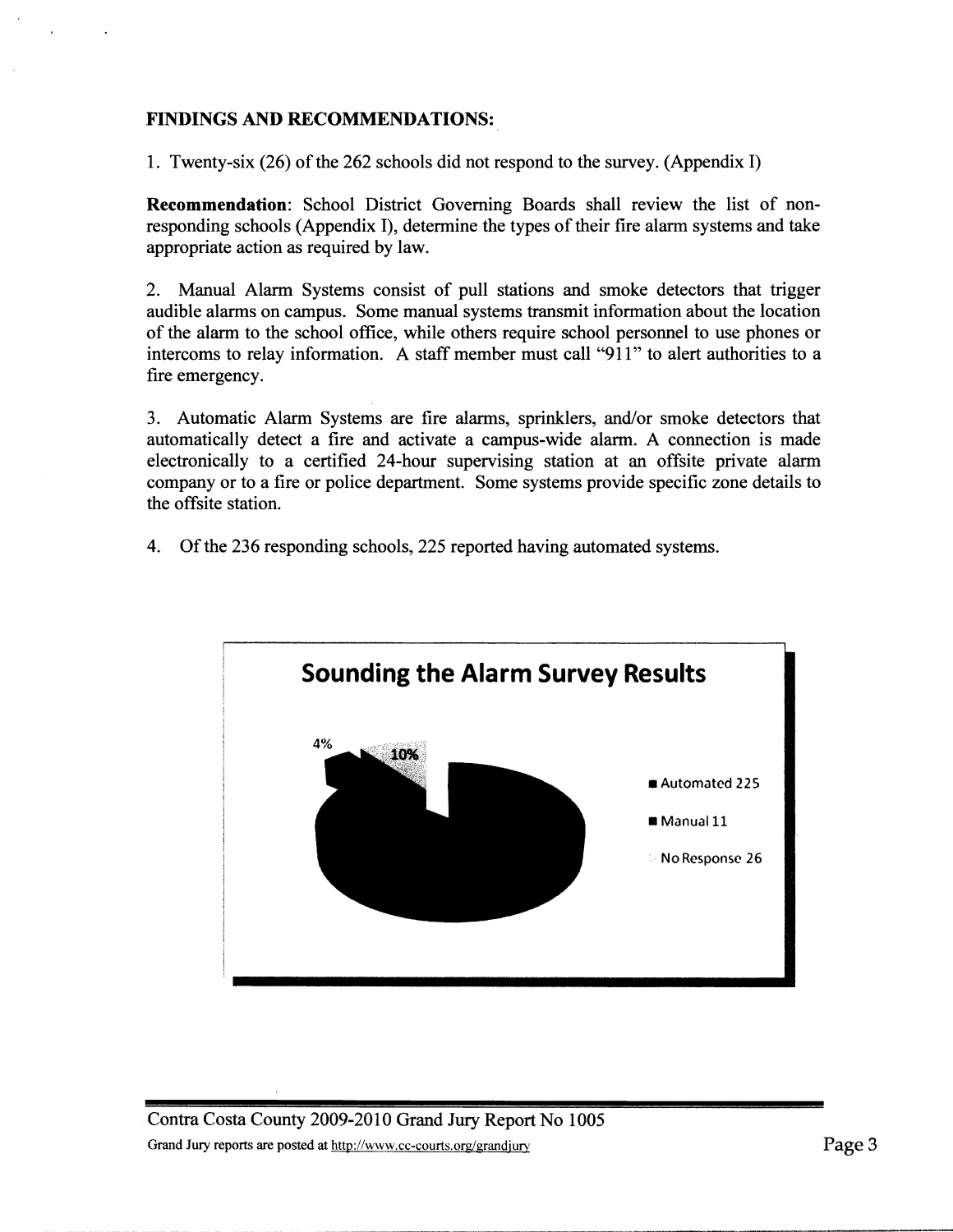- 5. Eleven schools reported having manual alarms, (Appendix **11)** 
	- Three plan to upgrade their systems in 2010
	- Three plan to upgrade in 2011
	- Five have no plans to upgrade



**Recommendation:** The eleven schools with manual alarm systems shall review procedures for notifying authorities of a fire emergency. (Appendix 11) Any school without a notification procedure shall work with its fire inspectors to implement one. All implemented procedures shall include clear provisions for making a "91 1" call.

6. Of the eleven schools with manual alarms:

- Three have pull stations, smoke and heat detectors  $\bullet$
- Three have pull stations and smoke detectors
- One has pull stations and heat detectors
- Four have only pull stations

**Recommendation:** Schools with manual alarm systems shall confer with their fire inspectors to determine if they comply with existing fire alarm requirements. Schools shall work with the inspectors to comply with fire alarm requirements.

**Recommendation:** With dwindling financial resources available, schools with manual systems shall investigate and apply for available grants and other monetary assistance to help defiay the cost of upgrading to a compliant system.

Contra Costa County 2009-2010 Grand Jury Report No 1005 Grand Jury reports are posted at http://www.cc-courts.org/grandjury **Page 4 Page 4 Page 4**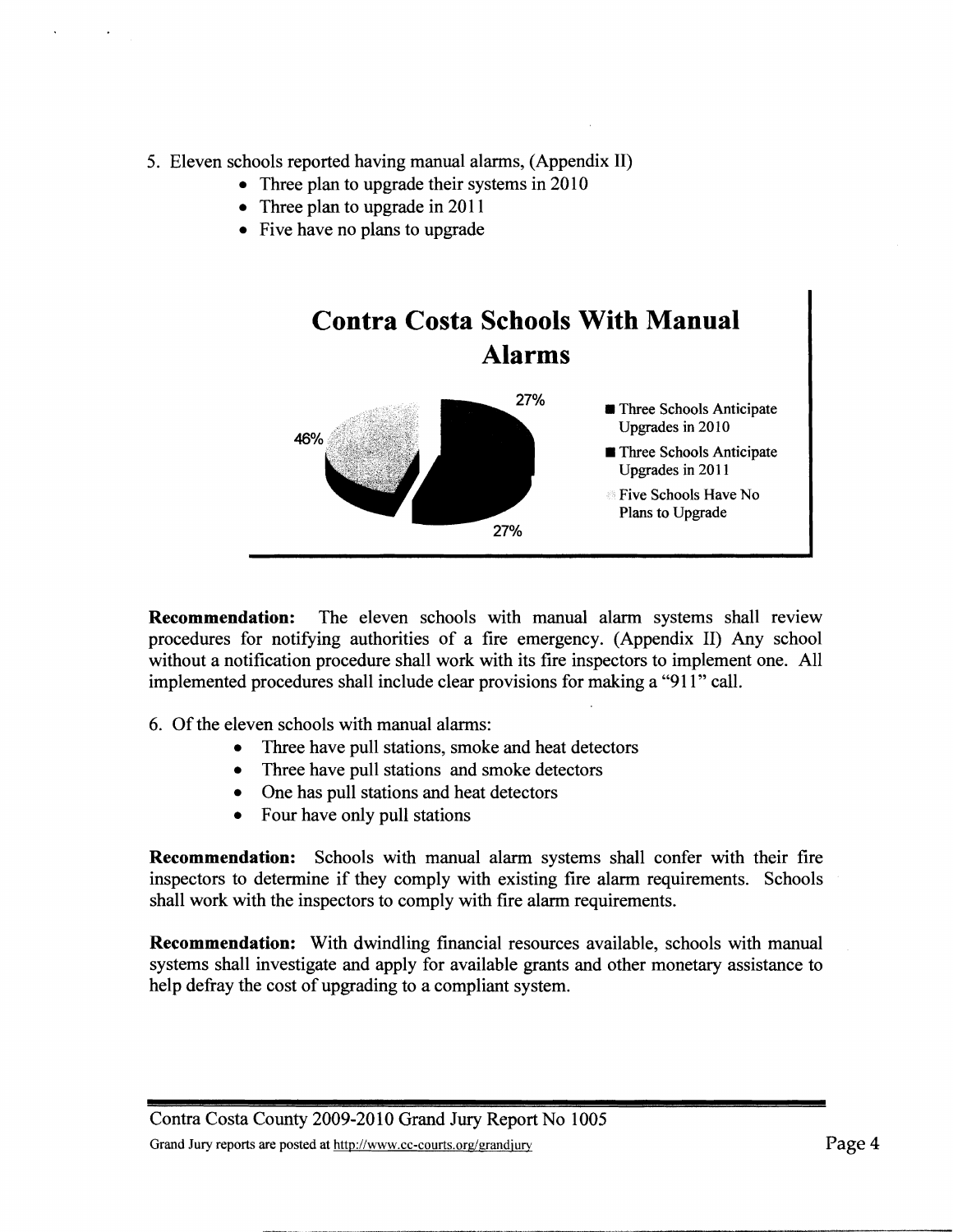## **CONCLUSIONS:**

The Grand Jury commends those schools responding to the survey (an impressive 90% of those queried) for their diligence and cooperation.

The results of this survey are reassuring and reflect the diligence and commitment of those people entrusted with the mission of providing for the safety of children. With few exceptions, schools comply with current requirements. We strongly suggest schools not in compliance follow the Grand Jury's recommendations.

## **REQUIRED RESPONSES:**

### **Finding #1 and Recommendation:**

School District Governing Boards (Appendix I) Acalanes Union High School District Antioch Unified School District Brentwood Union School District Liberty Union High School District Mount Diablo Unified School District Oakley Union Elementary School District Walnut Creek School District West Contra Costa Unified School District

## **Findings #5, #6 and Recommendations:**

School District Governing Boards (Appendix **11)**  Antioch Unified School District Byron Union School District Canyon Elementary School District John Swett Unified School District Pittsburg Unified School District

Contra Costa County 2009-2010 Grand Jury Report No 1005 Grand Jury reports are posted at http://www.cc-courts.org/grandjury **Page 5 Page 5**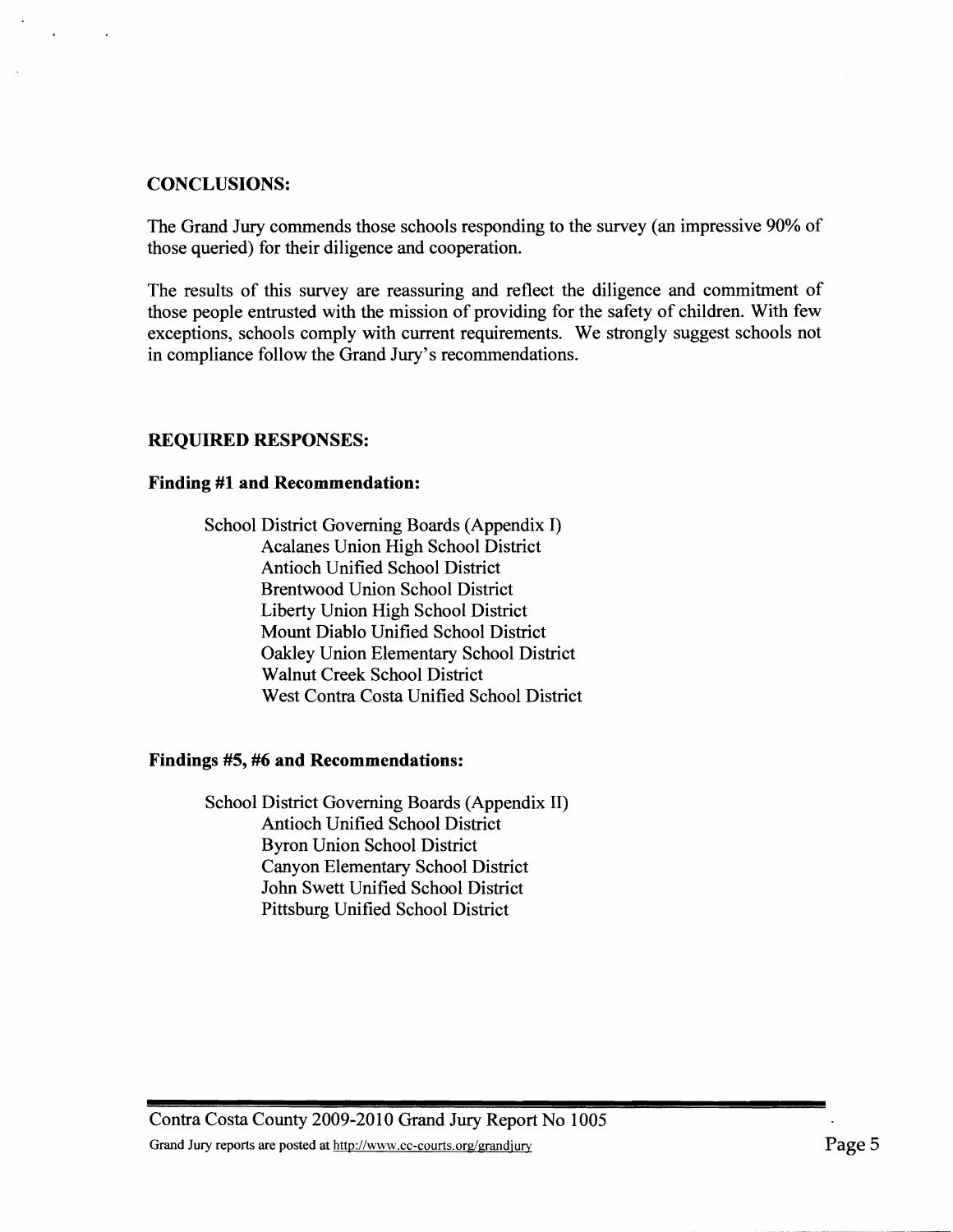#### **APPENDIX I**

#### **Non-Responding Schools**

**Acalanes Union High School District**  Center For Independent Study

### **Antioch Unified School District**

Antioch Charter Academy Antioch Charter Academy **I1**  Black Diamond Middle School Encore Home Schooling

# **Brentwood Union School District**

Brentwood Elementary School

#### **Liberty Union High School District**

Heritage High School Independence High School Liberty High School

#### **Mount Diablo Unified School District**

Diablo Community Day School Horizons School Nueva Vista Summit School Pine Hollow Middle School Prospect School

#### **Oakley Union Elementary School District**

Delta Vista Middle School Gehringer Elementary School Iron Horse elementary School Laurel Elementary School Oakley Elementary School O'Hara Park Middle School Vintage Parkway Elementary School

## **Walnut Creek School District**

Indian Valley Elementary School

#### **West Contra Costa Unified School District**

Delta High School Manzanita Middle School Middle College High School

Contra Costa County 2009-2010 Grand Jury Report No 1005

Grand Jury reports are posted at http://www.cc-courts.org/grandjury **and a structure in the structure of the structure in the structure of**  $P$ **age 6**